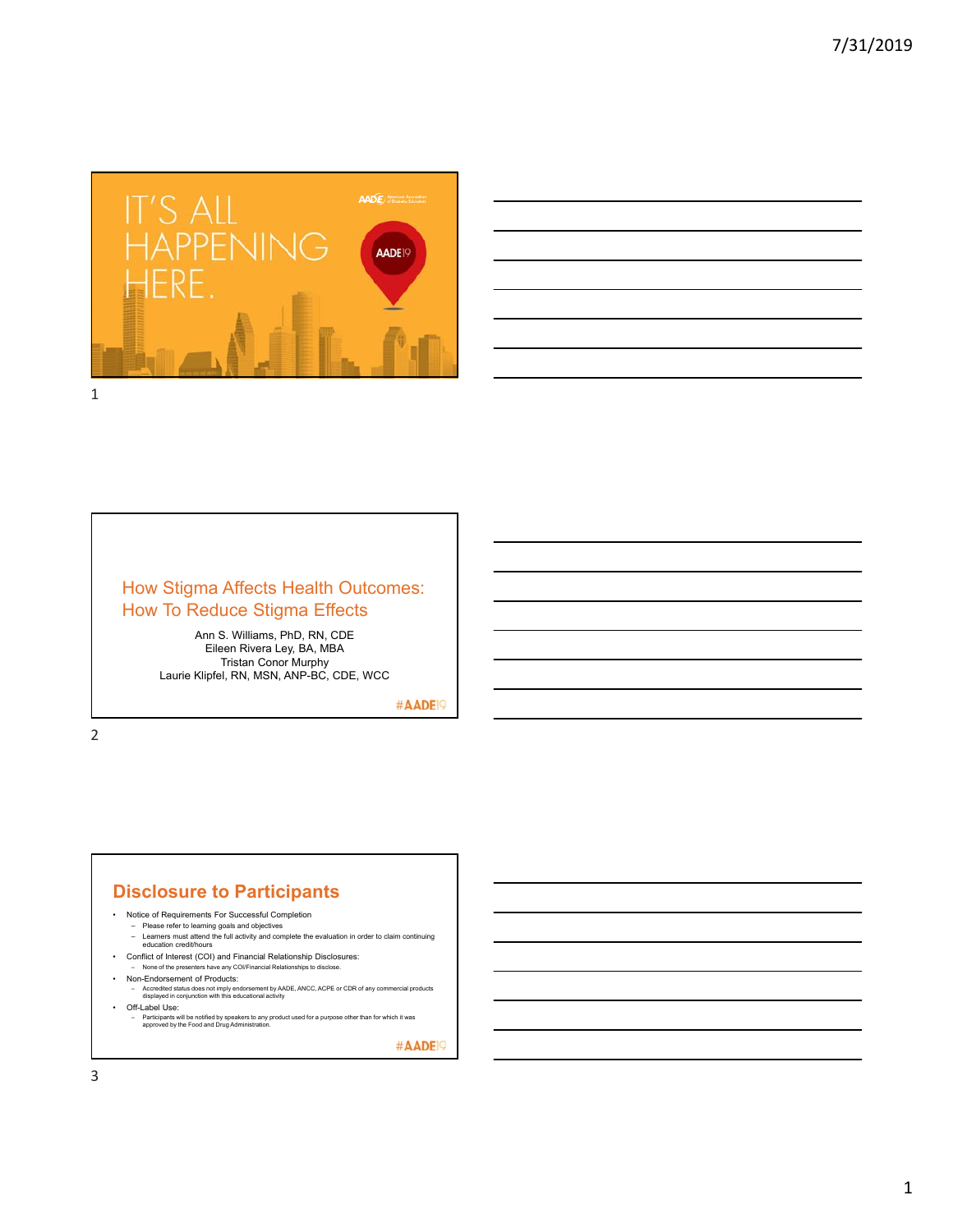## **Learning Objectives**

1. Describe the process by which a group becomes stigmatized

2. Explain 3 mechanisms through which stigma harms health

3. For each of 3 stigmatized patients, discuss one action to decrease stigma effects.

#AADE<sup>19</sup>

4

## **Today's Outline**

- What is stigma?
- How does stigma harm health?
- Personal stigma stories & thoughts on decreasing stigma
	- Eileen Ley, blindness
	- Tristan Conor Murphy, sexual and gender minority
	- Laurie Klipfel, weight
- Q & A

#AADE<sup>19</sup>

5



**Ann S. Williams** PhD, RN, CDE Diabetes Consultant

Diabetes Education Associates Cleveland, OH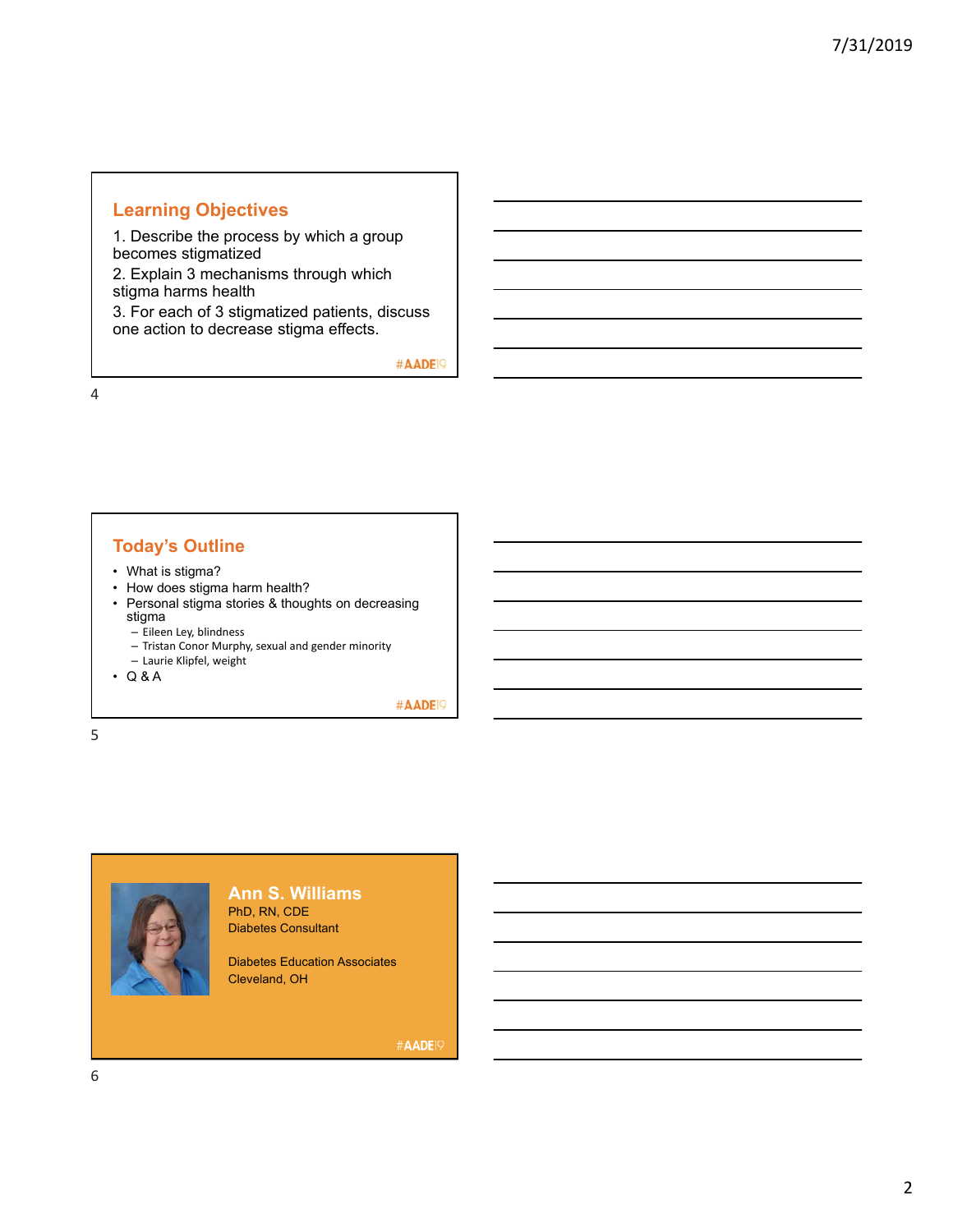#### **Definition of Stigma**

• An old, classic definition:

- Stigma is "an attribute that is deeply discrediting" that reduces someone "from a whole and usual person to a tainted, discounted one" (p. 3).
- Stigmatized people are perceived as having a "spoiled identity" (p. 3).

**Reference:** Goffman E. Stigma: Notes on the Management of Spoiled Identity.Englewood Cliffs NJ: Prentice Hall; 1963.

#AADE<sup>1</sup>

7

A modern definition in wide use today:

- Stigma is defined as "the co-occurrence of its components: labeling, stereotyping, separation, status loss, and discrimination" in a context in which power is exercised.
- Stigma overlaps with racism and discrimination, but is different.

**Reference:** Link BG, Phelan JC. Conceptualizing stigma. Annu Rev Sociol. 2001;27:363–385

#AADE<sup>19</sup>

8

#### **Social process by which a group is stigmatized**

- Labeling
- Stereotyping
- Separation
- Loss of status
- Discrimination + Power

**Reference:** Hatzenbuehler ML, Phelan JC, Link BG. Stigma as a fundamental cause of population health inequalities. *Am J Public Health*. 2013;103(5):813–821. doi:10.2105/AJPH.2012.301069 #AADE<sup>19</sup>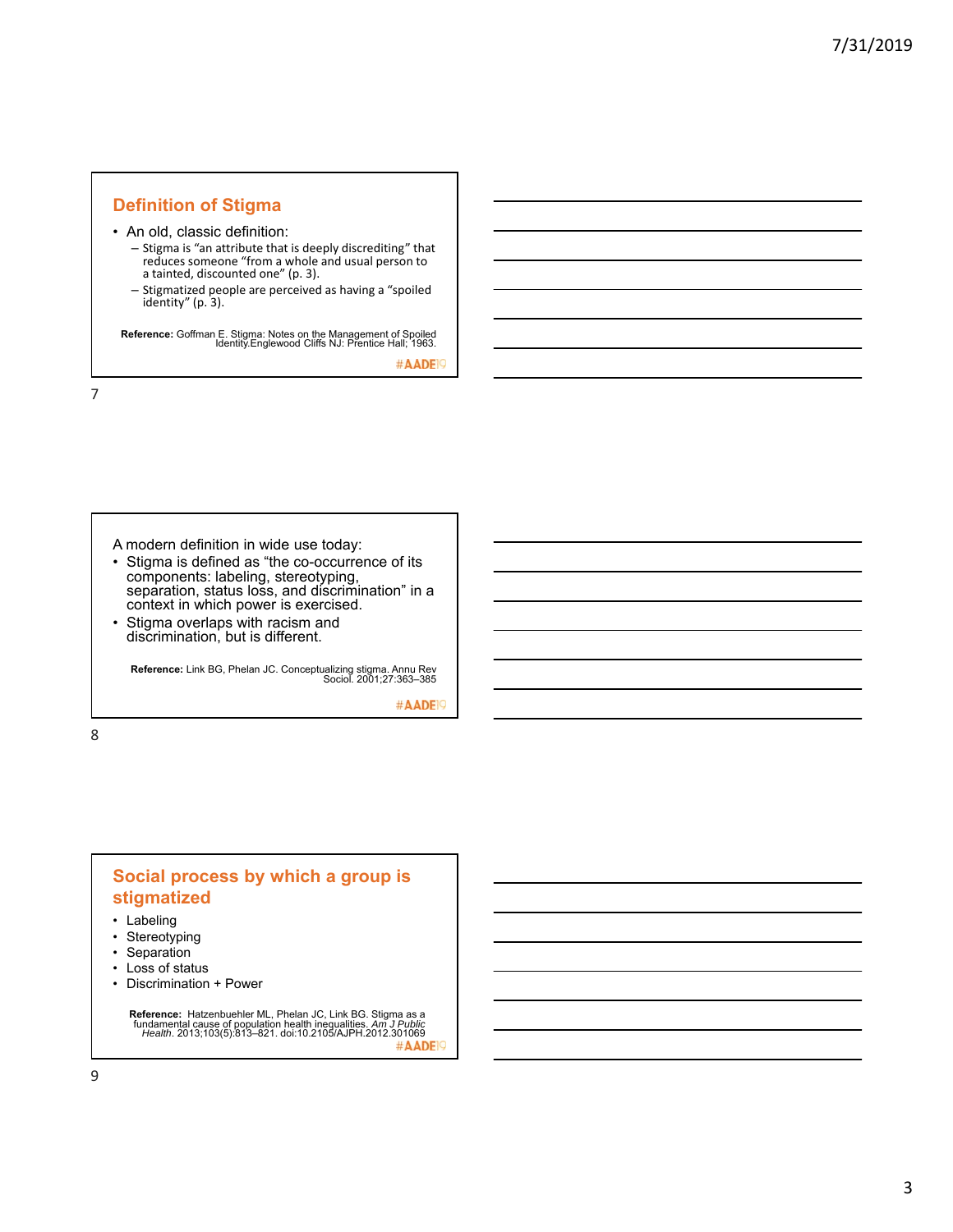#### **A few assumptions**

- Stigma is a social, i.e., interpersonal, process – But it can become self‐perpetuating when internalized as self‐stigma
- Stigma can operate on individual or societal levels
	- Unequal treatment by an individual
	- Structural stigma, unequal treatment embedded in laws or societal norms

#AADE<sup>19</sup>

10

#### **What is a "fundamental cause"?**

• A social factor that is persistently associated with health inequalities through differing times, places, and circumstances – Example: socioeconomic status

#AADE<sup>19</sup>

11

### **A few important traits of a fundamental cause**

- Influences multiple disease outcomes through multiple risk factors
- Involves access to resources that could help diminish risks or minimize consequences of a disease
	- Examples: knowledge, money, beneficial social connections
- Robustly related to health inequalities in many different times and places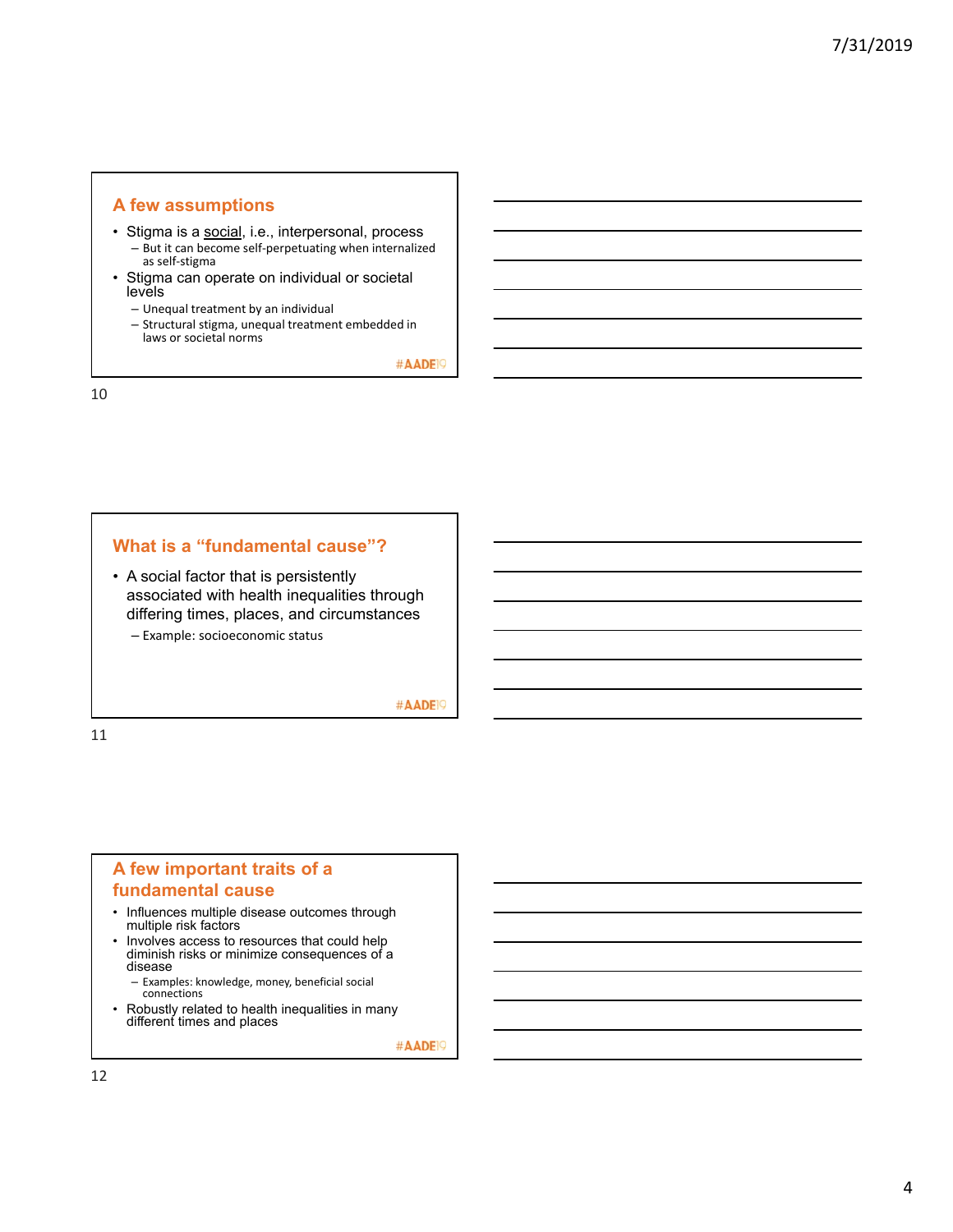# **What are the processes through which stigma affects health?**

- Resource allocation
- Status loss
- Social isolation
- Loss of social support
- Stress

#### #AADE<sup>19</sup>

13



**Eileen Rivera Ley, MBA** Blind Disability & Health Advocate

Blind Savvy USA, LLC Baltimore, MD

**#AADE19** 

14

## **Why does it matter whether we pay attention to stigma?**

"The difference between a lady and a flower girl is not how she behaves, but how she is treated.

I shall always be a common flower girl to Professor<br>Higgins, because he always treats me like a common<br>flower girl, and always will. But I know that I shall always be<br>a lady to Colonel Pickering, because he always treats m

- Eliza Dolittle, from My Fair Lady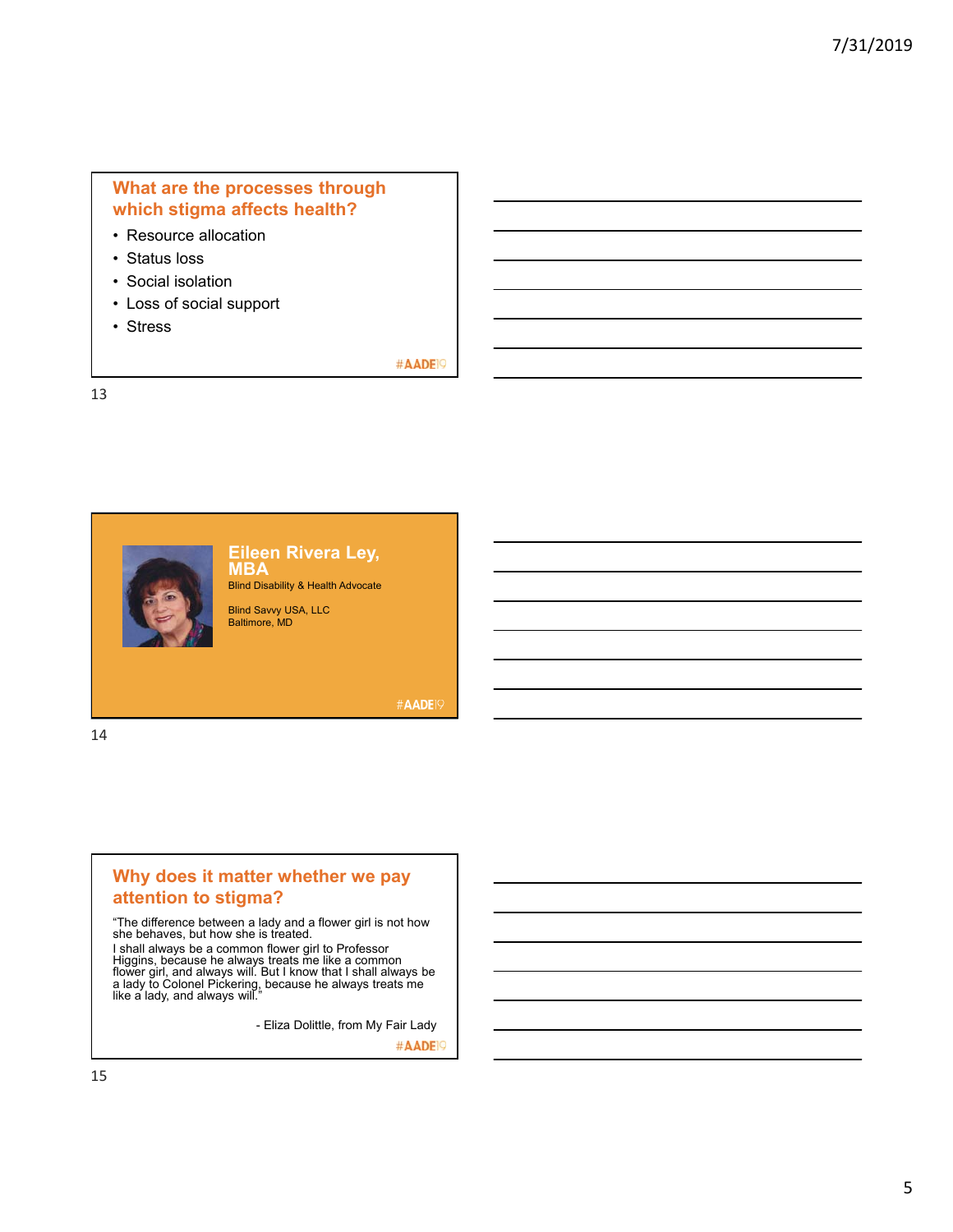

16



My husband Tom Person with Type 1 diabetes

**My Story**



Tom and me with daughter Maria and son JonCarlos as a baby<br>#AADEP

17

# **Myself, Tom, and JonCarlos**

My husband Tom had type 1 diabetes and was totally blind. I was also legally blind. Our 4-year-old son was diagnosed with type 1 diabetes.

What do you think happened next? Who learned to do blood glucose testing and insulin administration for the child?

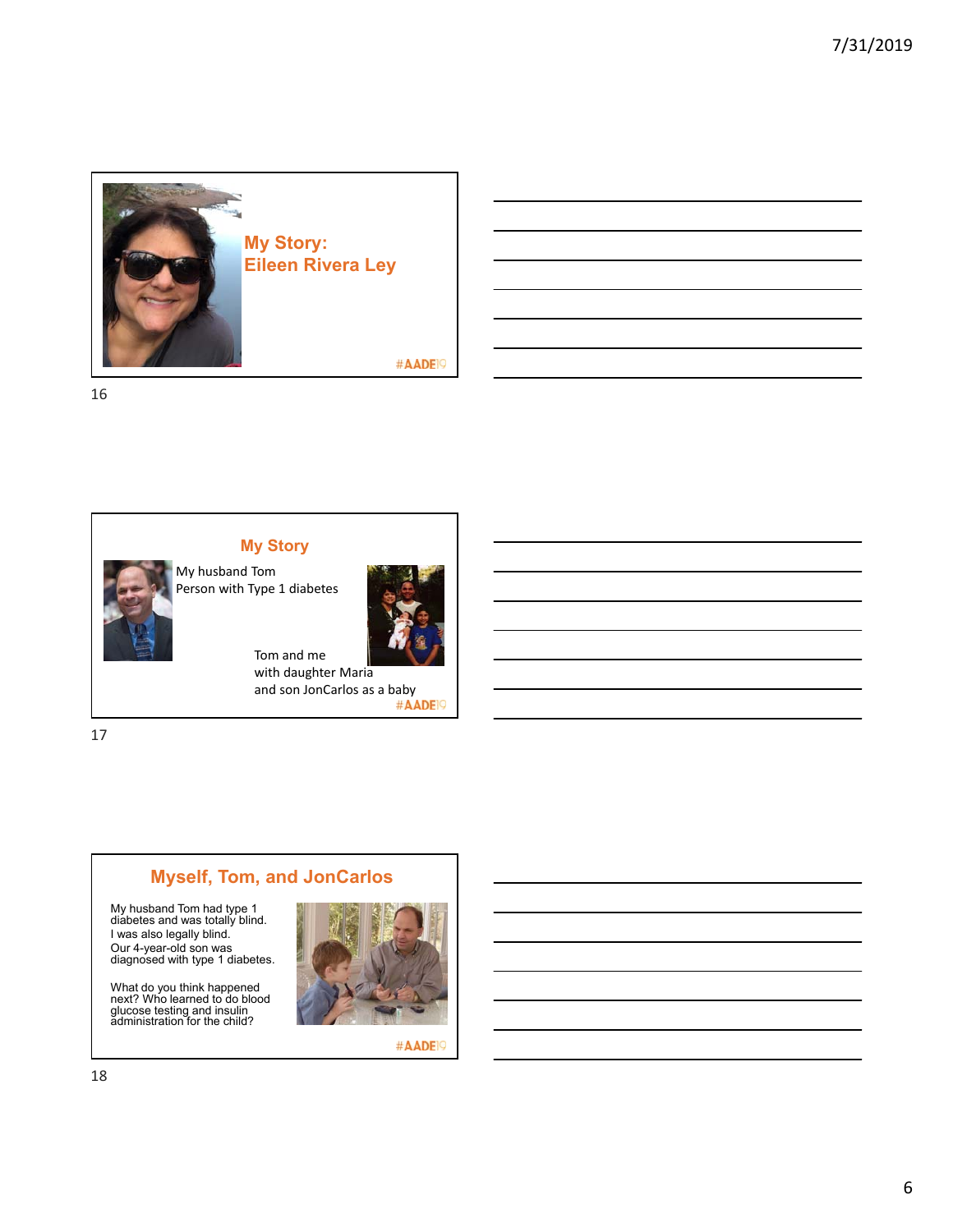

Maria, JonCarlos, myself and Tom



at graduation this year #AADE<sup>19</sup>

19

## **How did stigma affect diabetes selfmanagement for Tom, me, & JonCarlos?**

- Resource allocation
- Status loss
- Social isolation
- Loss of social support
- Stress

#AADE<sup>19</sup>

20

## **To decrease effects of stigma from visual impairment:** Learn the common courtesies to observe when working with people who don't see well

- Speak directly to your patient
- State your name when encountering the person
- Use a normal tone of voice
- Describe equipment using nonvisual senses
- Use correct sighted guide techniques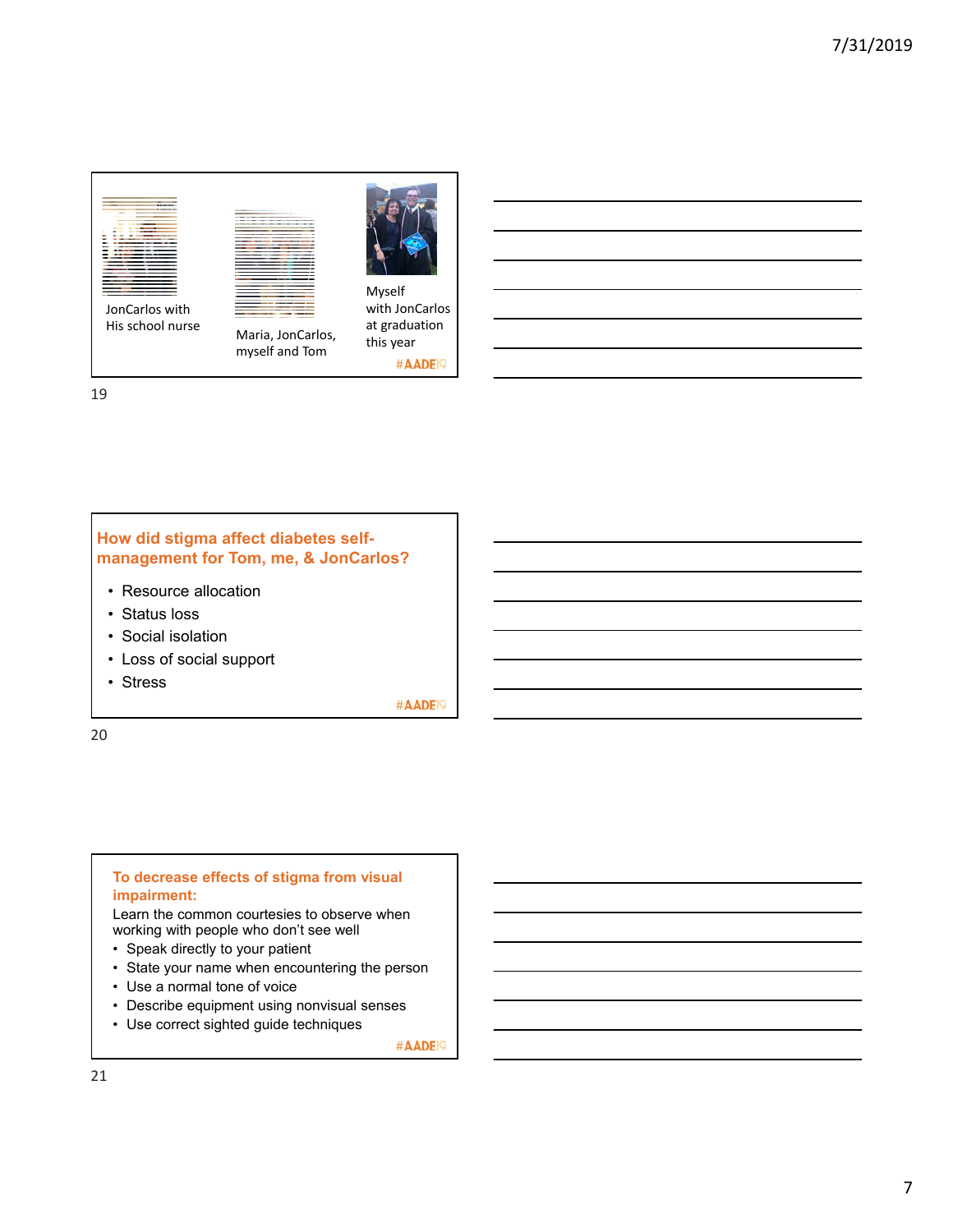

22



# **To Fight Stigma Make Good Referrals:**

- **Low Vision Rehabilitation**
- **Blindness Skills Training**
	- Every state has a state agency
	- Many areas also have a private agency
- **Positive role models and peer support:** National blindness organizations have many local chapters
	- American Council of the Blind www.acb.org
	- National Federation of the Blind www.nfb.org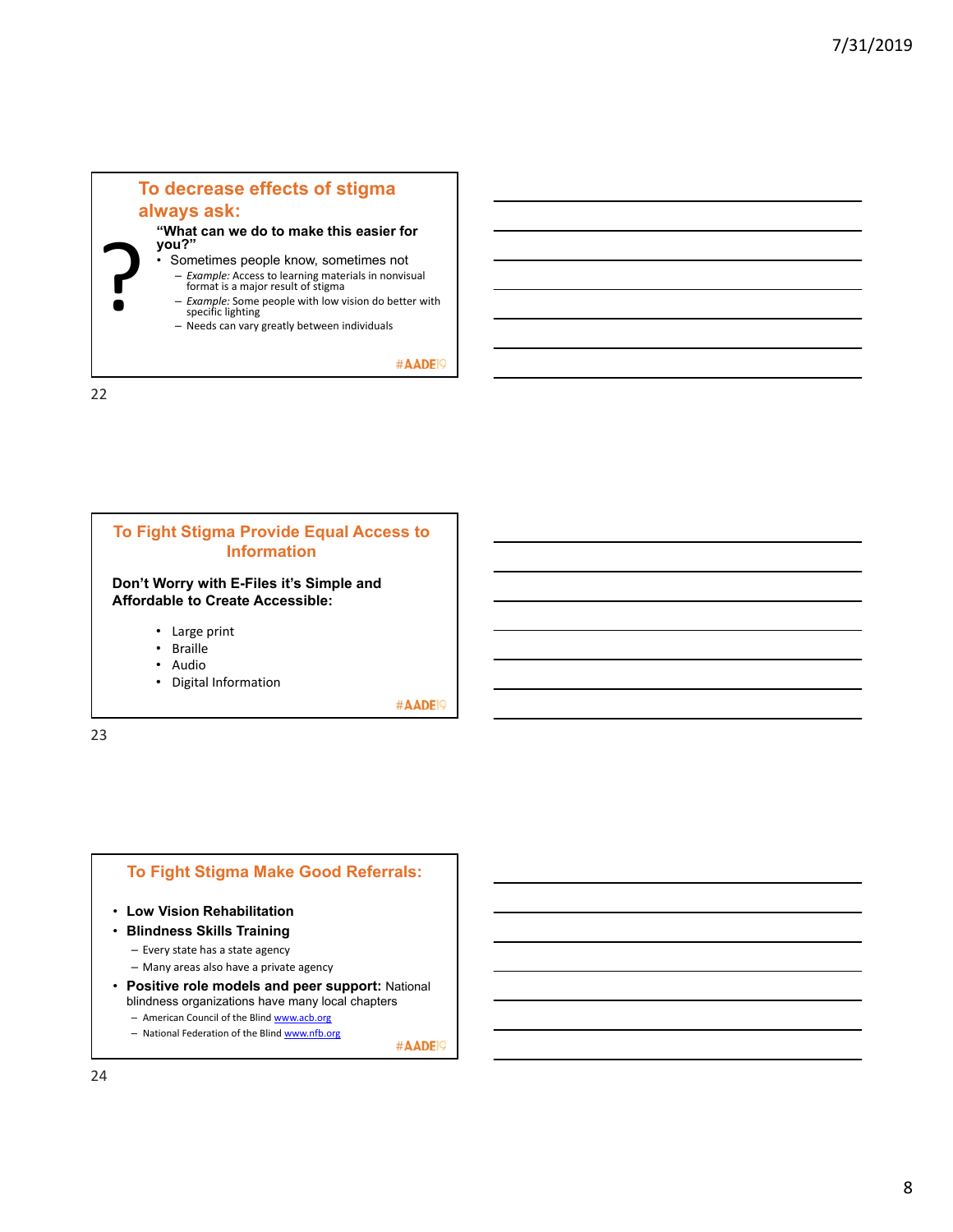## **To fight stigma, remember: One Size fits One**

- We are all unique individuals
- Every person's needs are different

#AADE<sup>19</sup>

25

#### **A few valuable resources:**

• **AADE Practice Paper on Diabetes and Disabilities, 2017**  https://www.diabeteseducator.org/docs/defaultsource/practice/practice-documents/practice-

papers/diabetes-and-disabilities.pdf?sfvrsn=4

• **ADA Checklist for Healthcare Facilities:** https://webhost.westernu.edu/hfcdhp/wp‐ content/uploads/AFB‐full‐ADA‐Checklist.doc ‐ #AADE<sup>19</sup>

26

• Bridging the Gap: Living with Blindness and Diabetes – in audio and print: https://www.nfb.org/images/nfb/publications/ books/bridgegap\_diabetes.htm

• Guide to Living with Diabetes and Vision Loss – in audio and print: https://www.afb.org/blindness-and-lowvision/eye-conditions/diabetes-and-vision**loss**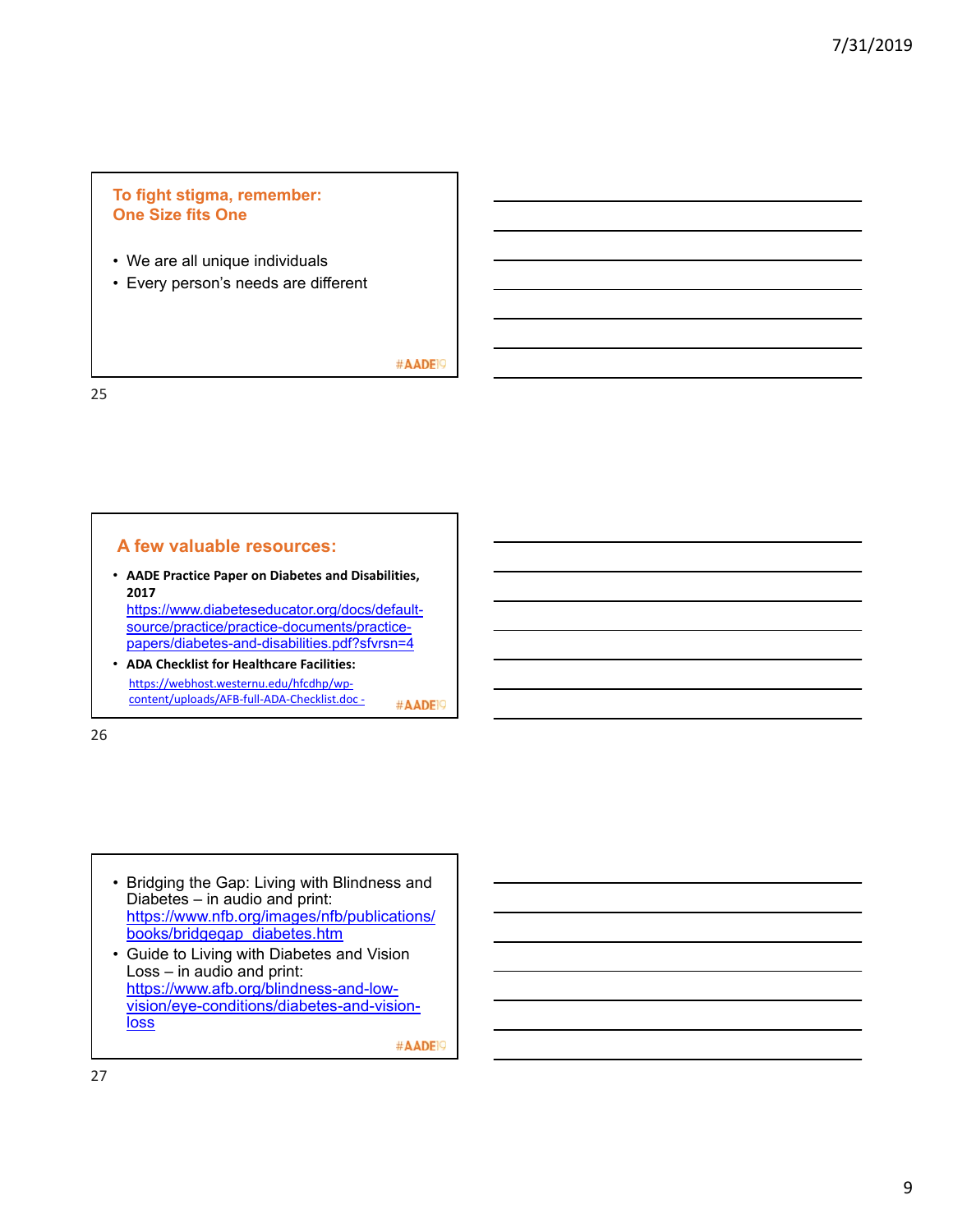# **For more information…**

Come to the session: "A treasure trove of technological tools for individuals with vision loss" Sunday, August 11, 10:30 AM, room 370

### #AADE<sup>19</sup>





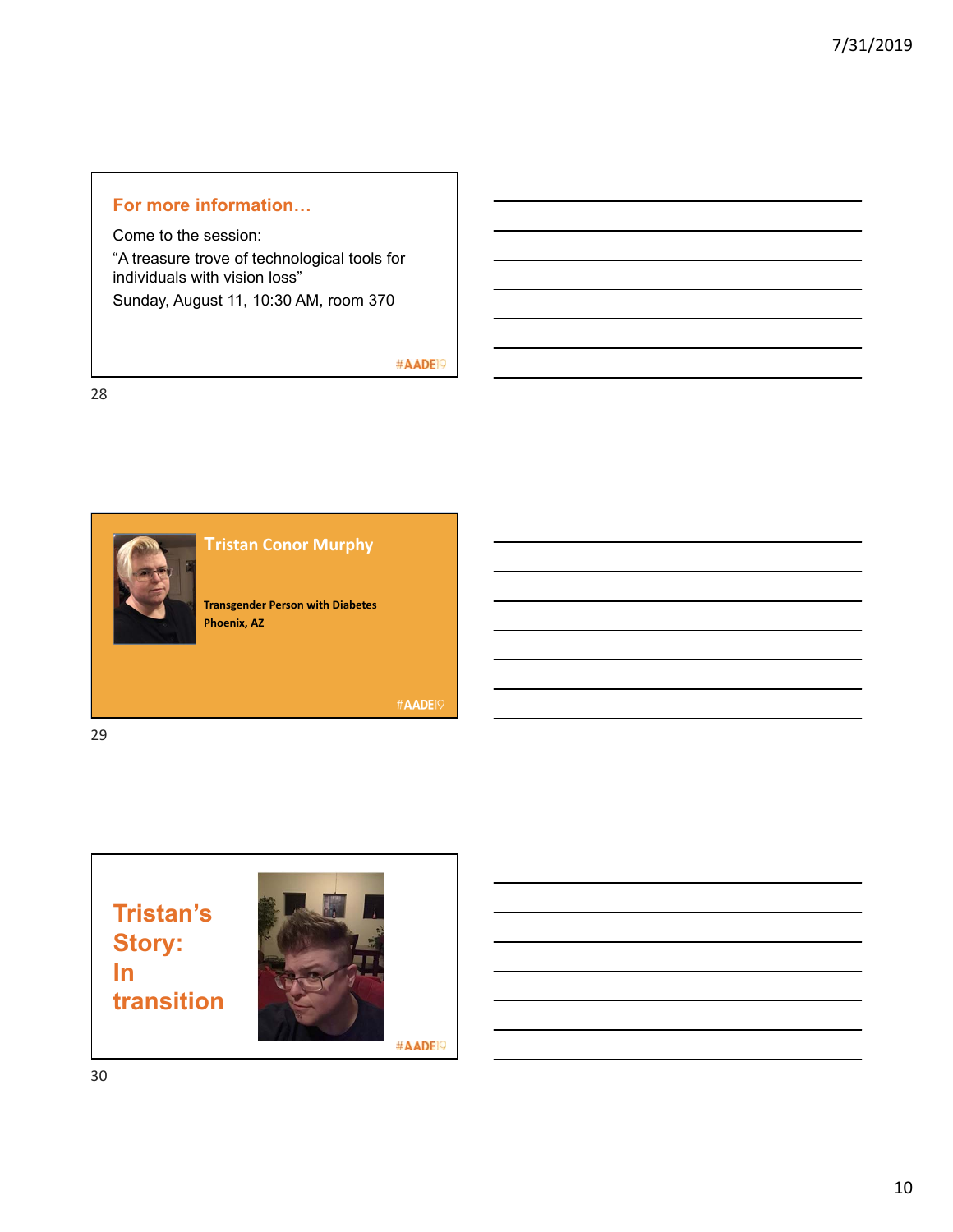

**Being both LGBTQ+ AND A healthcare provider**

#AADE<sup>19</sup>

31

#### **How does stigma affect diabetes self-management for Tristan?**

- Resource allocation
- Status loss
- Social isolation
- Loss of social support
- Stress

#AADE<sup>19</sup>

32

## **To decrease stigma for LGBT people:**

- Be real about whether you have your own discomfort with LGBT people.
- Normalize LGBT status by including it on your intake forms.
- Have all-gender bathrooms in your office
- For transgender people, use preferred name & pronouns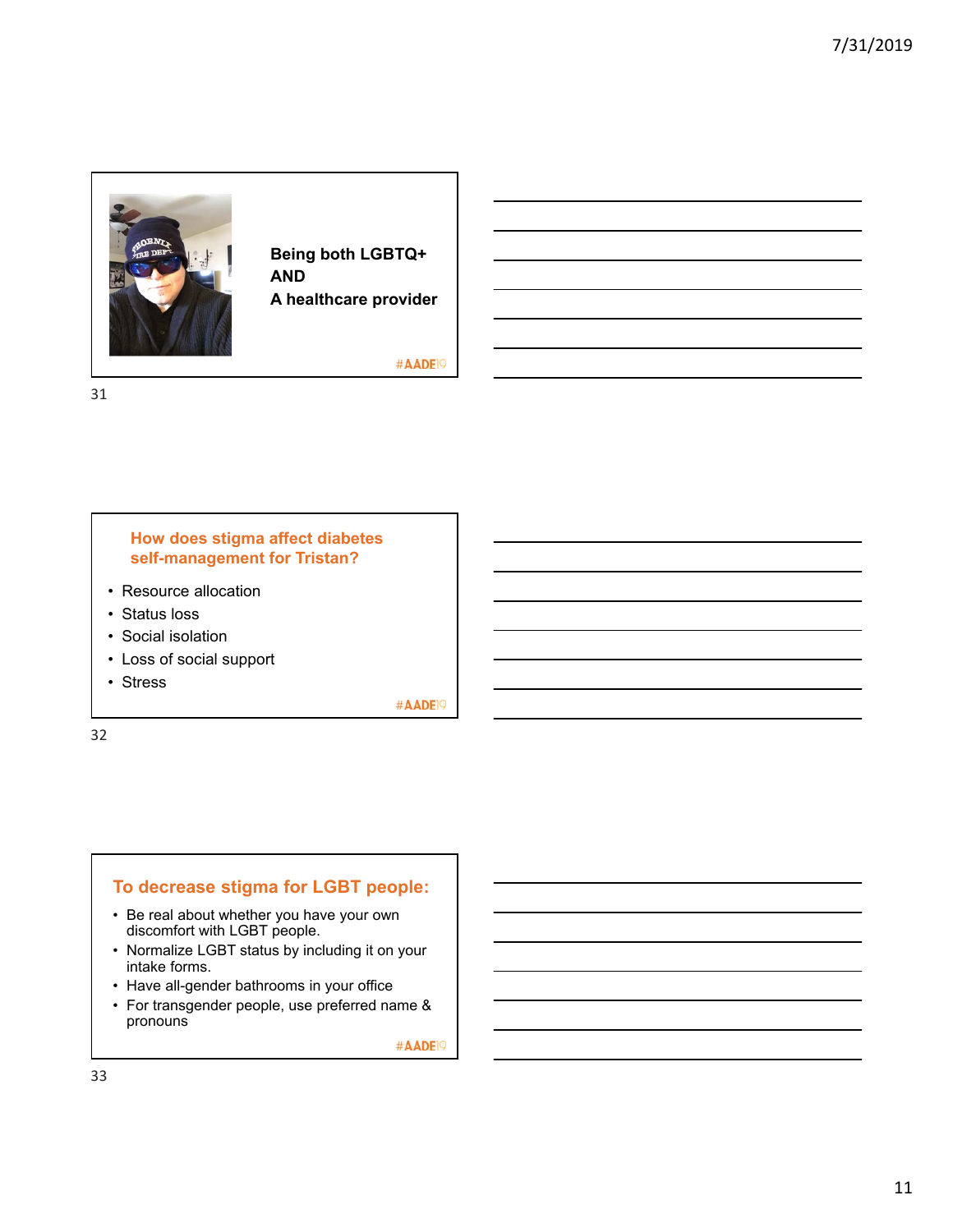## **Educate yourself**

#### • Educate yourself.

– Attend educational workshops for professionals

- For example: "Inclusive Care for LGBTQ People with Diabetes", Saturday, August 10, 1:00‐2:00 PM
- See the Resource List in that presentation
- Consider attending support groups that include allies

#AADE<sup>19</sup>

34



#### **Laurie Klipfel** RN, MSN, ANP-BC, CDE

RN Care Manager VA-John Cochran Division Speaker PESI Healthcare St. Louis, MO

**#AADE19** 

- "Obesity" is related to….
- Just small changes make a big difference

**What healthcare providers often say…**

- If you lose weight……
- "Obesity" is growing at an alarming rate and it is causing an explosion of diabetes……

#AADE<sup>19</sup>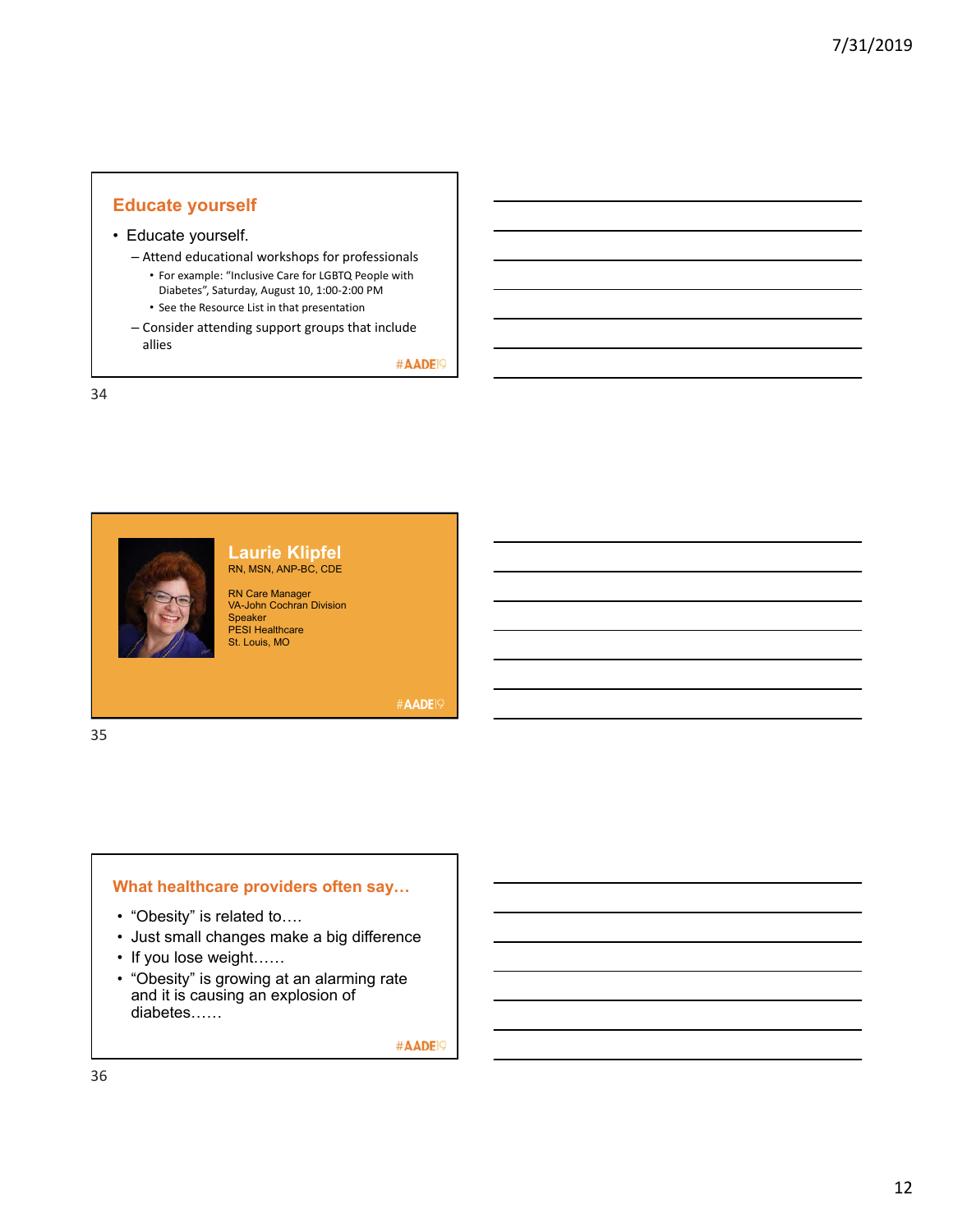#### **What many patients hear….**

- Having Diabetes, HTN, HLD is all my fault
- This is easy. If I just made small changes I wouldn't be this size and I would be cured.
- I must be a total failure, I should be able to cure this with lifestyle changes
- Everything is all my fault

#AADE<sup>19</sup>

37

#### **Healthcare providers and public**

- Justify discrimination
- "Just trying to help"
- Idea that they must not be trying or don't care about health
- Cost to the economy/societal burden
- Contempt

#AADE<sup>19</sup>

38

#### **Services denied due to weight**

- Orthopedic procedures
- Transplants
- Weight loss surgery
- Many other surgical procedures
- Fertility procedures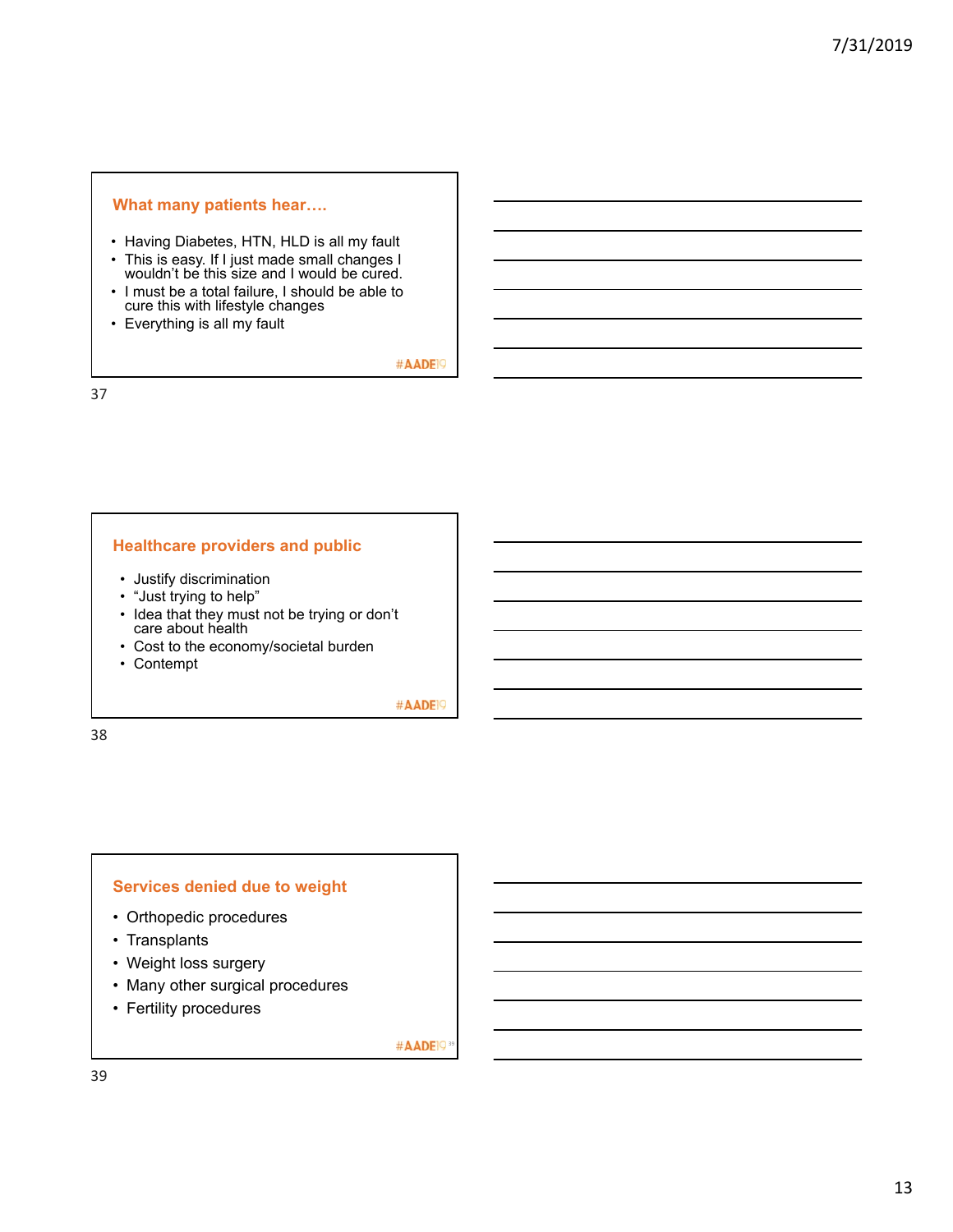

#### **Insulin – An Anabolic Hormone**

- Helps get sugar (glucose) from the blood stream into the cells where it is used for fuel.
- Helps store sugar in the form of triglyceride which can be turned into fat.
- Prevents the breakdown of fat.

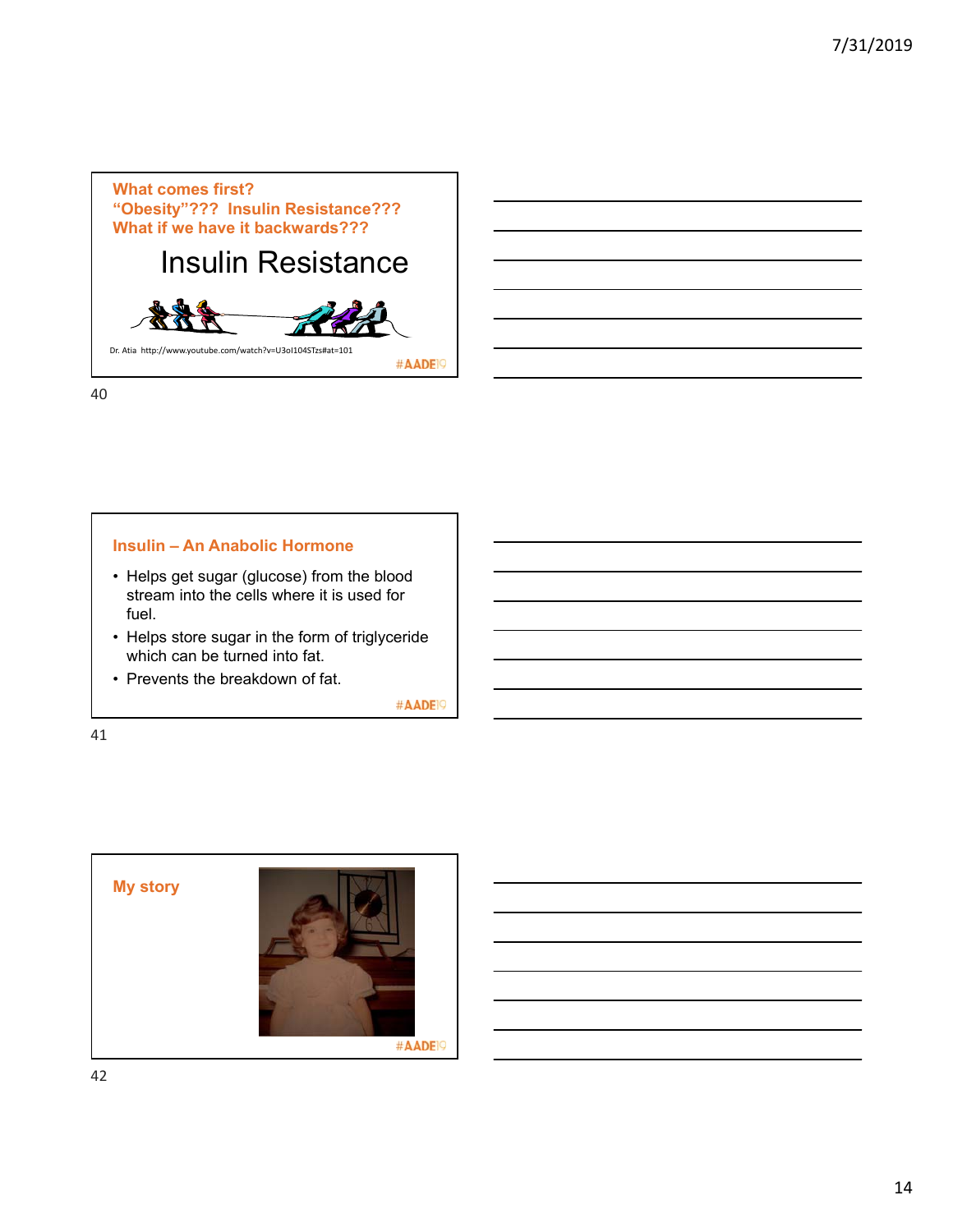#### **Hippocratic Oath: Too much focus on weight can cause harm**

#### • Repeated weight loss and regain

- Distraction from other health goals/frustration
- Decreased utilization of health services
- Reduced self esteem-motivation
- Eating disorders
- Weight stigmatization and discrimination
- Decreased quality of life
- Stress and depression
- Weight gain

Tyle, TL, Annunsia, RA, Bugard, et al. Review Artist: The Weigh-Rostown Integration of Sphanith Evaluating the Evidence for Prioritising Weil-Being<br>Beam, L. A. Annuncia, L. Boby Responsibles, 2014, Rostown Back Committee (

#AADE<sup>19</sup>

43

#### **What can healthcare providers do to help?**

- Do not place blame even rewarding weight loss
- Do not focus on weight
- Evaluate/treat depression
- Set a "SMART" realistic goal
- Explain benefits of healthy behavior with or without weight loss
- Measure success in ways other than the scale
- Keep it simple

• Empowerment/encouragement #AADEI9

44

#### **Words matter!!**

- 48 y/o "obese" female vs 48 y/o female with a BMI of 40 - you would not say 48 y/o diabetic female or 48 y/o tall female
- Reclaiming the term "fat"
- Diet vs. meal plan
- Prevention/cure vs. delay/treatment